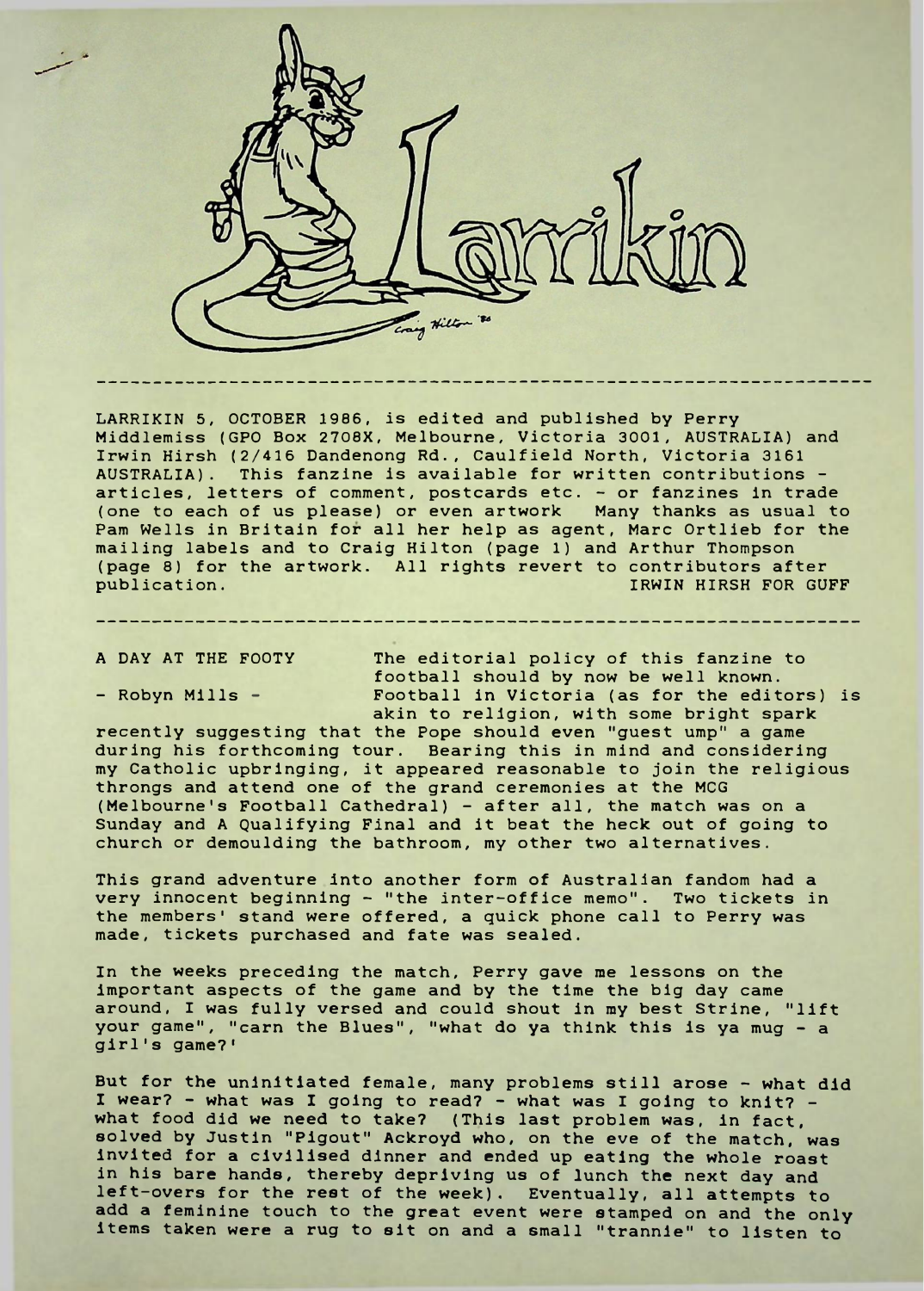the commentary.

The big day finally dawned (in typical Melbourne fashion) gloomy, dark and threatening rain. As home is only a short tram ride to the MCG we decided to catch one, only to be accosted by none other than Mr. Ackroyd himself, who stared wide-eyed at the sight of Perry in a tie!! Yes folks, to go to this big game. Perry had to wear a tie, a feat never before achieved (and probably never again). But the tie was ideologically sound - it was black and it was leather.

Arriving at the ground and having no idea of where to go, we latched onto two elderly respectable fellow spectators who were obviously members; who else would wear three-piece grey suits and old school tie to the football! We followed them through the car park and found our carefully chosen seats. A seat at the football is chosen for views of the video score-board and the goals, and closeness to the "Four'n'Twenty" pie stand and the bar.

After a lot of fanfare comprising of booing, hissing and the national anthem, the game commenced. For the uninitiated (such as myself) <sup>I</sup> will explain the game as <sup>I</sup> viewed it - thirty-six men on two teams wearing the barest essentials, each trying to kick the little red oblong ball from one end of the field to the other. Controlling this process are the umpires - men who wear white and attempt to control blokes three times their size with a barely audible whistle. Points are awarded for eye-gouging, head-butting, kicking in the groin, pushing your opponent over and abusing the umpire. The game's spectators, in the meantime, also shout abuse, wave team colours, eat cold pies and generally barrack themselves into a frenzy. If you miss any of the action (i.e. punches in the stomach) it is instantly replayed on the large video screen in full living colour to ensure that nobody misses the highlights. The action is so heated that the game is broken into four quarters, each of thirty minutes duration.

During the intervals, each team's coach works out tactics with his players. That is, how to get maximum bloodshed without getting reported in the next quarter.

The game we viewed was between the Sydney Swans and Carlton and flavour was added by the appearance of David Rhys-Jones and Warwick Capper; probably the two most hated football players in the league. Every time Mr. Capper got his hands on the ball, the MCG went into an uproar of hisses and boos emanating from all stands. When the match was eventually finished Mr. Capper was the very first of the players left standing to leave the ground - <sup>I</sup> wonder why.

When the final siren sounded and the results were known (Carlton by about twenty points) we packed up our rug and unplugged the "trannie" and commenced pushing our way through the throngs of football fans (all dissecting the game and the players' performances) for a brisk walk home. It amused me, as we walked, that some fans had parked cars as far away as we lived. We, too, walked dissecting the game, or more correctly. Perry dissected while I nodded and grunted in the appropriate places (or the places <sup>I</sup> believed appropriate). There were two reasons for this, firstly <sup>I</sup> was carrying all our gear and accordingly lagged behind - after all we are Australians and this appears to be the typical female function - and secondly, <sup>I</sup> was still hard of hearing due to having had shouted in my right ear for the last two and a half hours, "come on the blue boys" by a human ghetto-blaster behind us.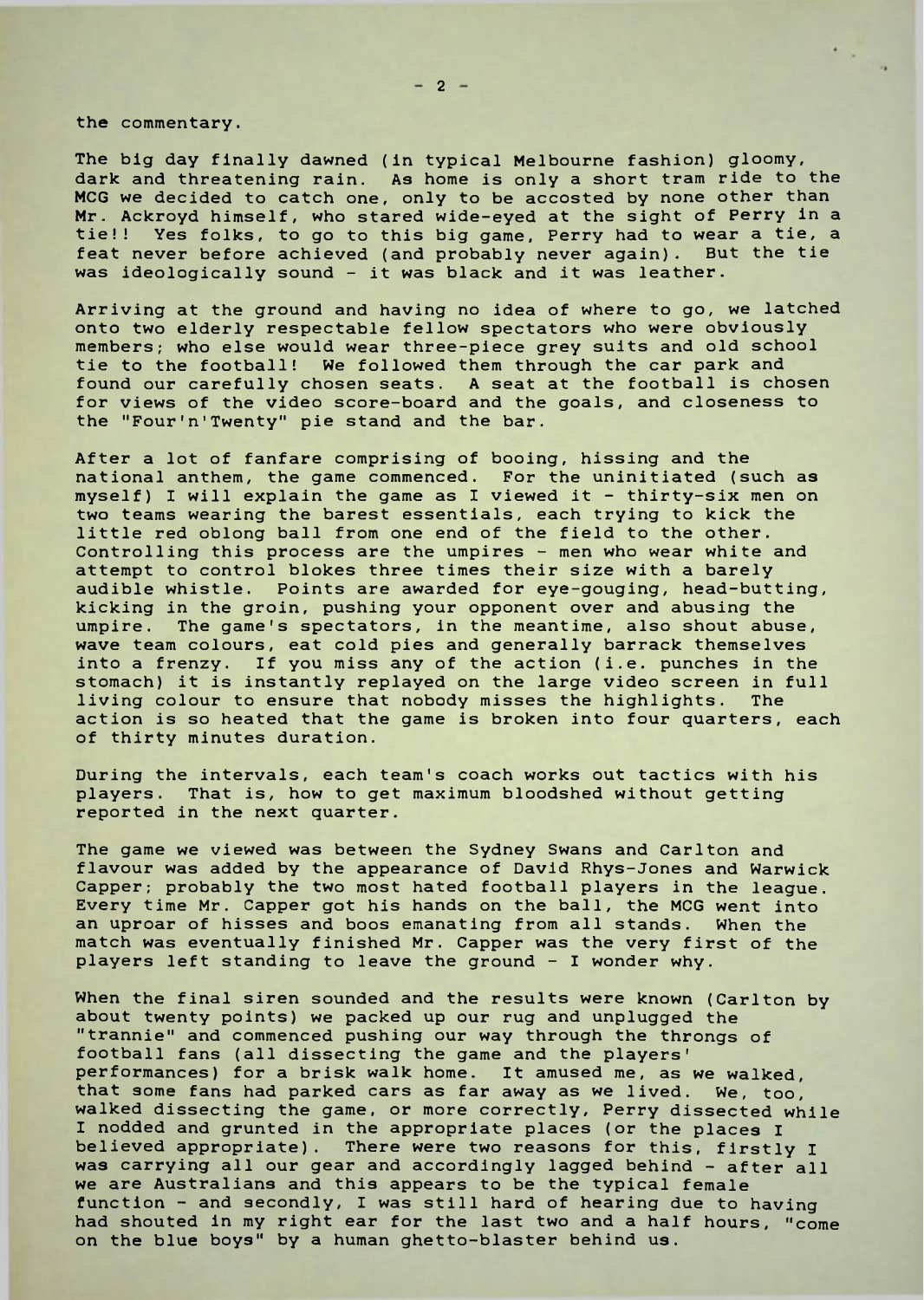Eventually we reached home only to find it was six o'clock and time for the TV replay of the game.

THAT FANZINE Back in the days when we were publishing Thyme, Andrew Brown and <sup>I</sup> planned to put out a one-shot - Irwin - called "Thymol". I don't remember the reason why we never pubbed the ish, and because we didn't <sup>I</sup> promptly forgot about our plans. But I was reminded of it with the recent publication of The Motional. In the same way that TM is a parody of Leigh Edmonds and Valma Brown's The Notional, "Thymol" was to be a parody of our newszine, and while we weren't going to put our names on the issue we were going to provide enough clues to point people's suspicions in our directions. But the comparison ends there. While TM was published as a criticism of what Leigh and Valma have been putting through their newszine, "Thymol" was to be full of fake news, to do nothing more than give our readers a laugh. Among the items of "news" we were going to report were items with these headlines: 'Leigh Edmonds in Ornithopter Tragedy', 'Jean Weber to Work as Flo Bjelke-Petersen's Speech Writer', 'Carey Handfield Chokes on Chinese Noodle', and 'No more Crushing Blows: Bruce Gillespie wins Tattslotto'.

Last issue we asked who you thought put out <u>The Motional</u>. We weren't the first to ask the question, only the first to do so in print. Just trying to be up with the burning issues of the day. So who did put it out and took no credit for it, especially when there is a lot of agreement with the criticisms contained therein? It has been suggested that no-one will ever own up to accept the praise. (My major criticism of the zine is that its perpetrator(s) didn't have the courage of their convictions to put their signatures to the thing. )

If you were to ask Justin Ackroyd who his suspects are he'll tell you that he has his ideas but that he isn't going to say, as he is enjoying watching everyone go hell-for-leather. He does this with such a smug manner that <sup>I</sup> think he is hiding something. <sup>I</sup> don't think he did it (what? Justin write eight pages of a fanzine! Don't make me laugh), but there is something which tells me he knows what we all suspect. And unless he changes his attitude I think that the next convention we should take Justin out and throw stencil stylii at the boy.

Names have been tossed up for consideration with gay abandon. In fact, Russell Blackford writes to suggest:

> A competition to see who has heard the most rumours as to who published The Motional, and with points added for the best juxtaposition of suggestions and suggestors? My list: John Foyster (suggested by Damien Broderick), Damien Broderick, Irwin Hirsch, Perry Middlemiss, Marc Ortlieb, Jean Weber, Eric Lindsay, Sally Beasley, or all of the above (suggested by John Foyster, who has a fertile imagination), Leigh Edmonds and Valma Brown (suggested by Yvonne Rousseau, who got the idea from someone else, perhaps Bruce Gillespie), Roger Weddall and Peter Burns (suggested by almost everyone). Jenny Blackford insists that it's Ortlieb and Weddall. Virtually all of the above have, to my knowledge, denied any connection with the cruel prank - the notable exceptions being Hirsch and Middlemiss. Ladies and Gentlemen, Boys and Girls, denying time's here.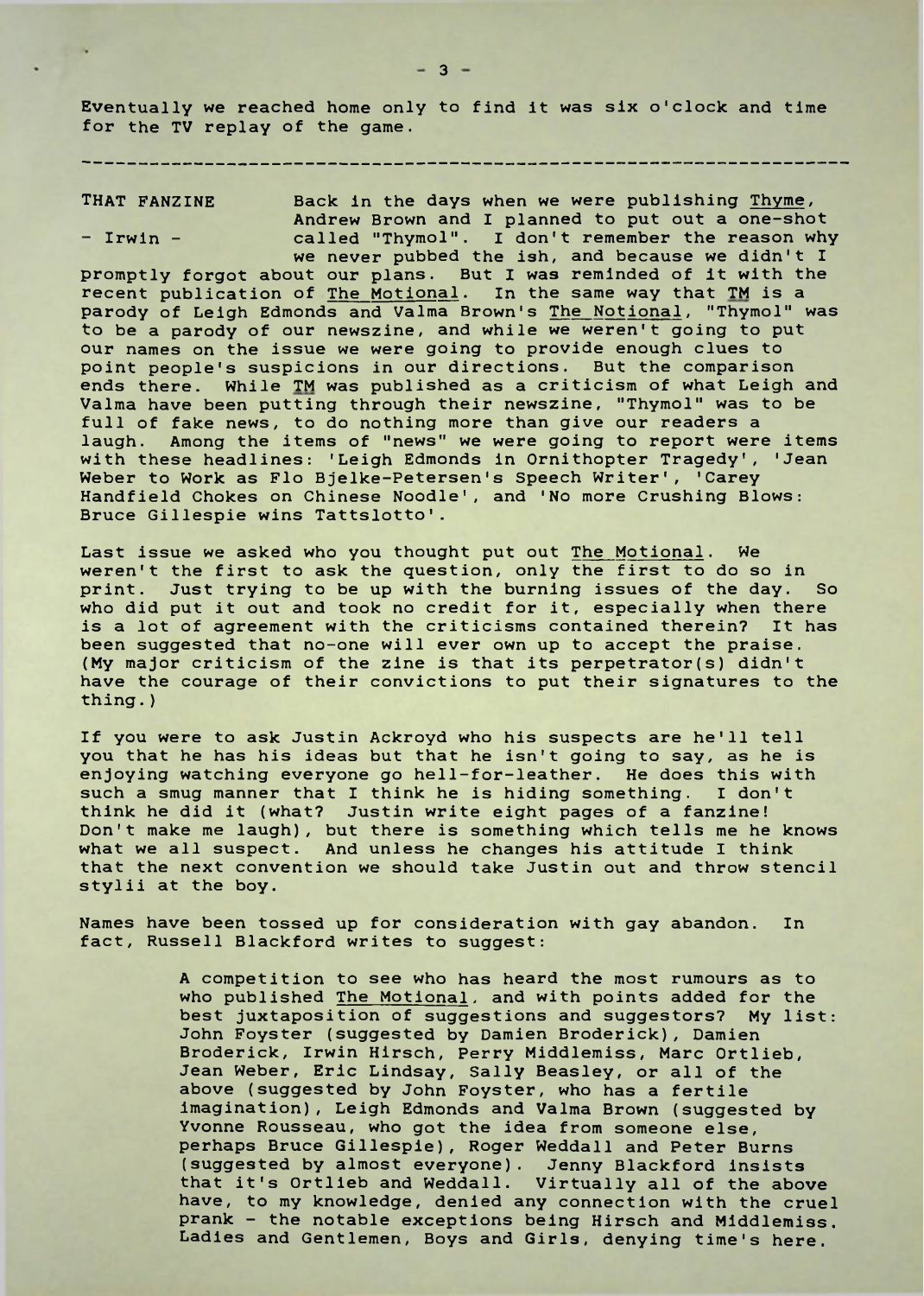I don't know about this "Hirsch" fellow but I didn't do it. As for my esteemed co-editor (and typist of this issue) ... well, when Carey Handfield asked me if Perry could've done it my immediate reaction was a straight, dead "No". Then Christine Ashby suggested Perry and that got me to change my attitude. Being an old Canberraite, and having spent a week up there a coupla months ago, it was very easy for Perry to ensure that The Motional had a Canberra postmark. And recently when asked to deny having done the act, Perry deftly avoided the issue and moved on to some other matter. Perry has been telling everyone that he wasn't sent a copy, but this strikes me as a way of brushing off any suspicion at the pass, but should he have done it why would he have wasted a good stamp sending it to himself?

THE NATIONAL DISH The humble Australian meat pie has taken something of a pasting of late - which I find - Perry - The rather lamentable. The pie's pastry has been accused of being nothing more than a tacky

mixture of flour, water and salt, and its filling to be mostly gristle and gravy holding together a concoction of unidentifiable meat off-cuts. That may well be the case and in this day of dietary consciousness it has become an object of derision and scorn. But such supercilious complaints about its constitutents totally disregard its true place in modern Oz society. Where would the average Aussie football fan be without his pie and dead horse in one hand and his cold tinny in the other? Overbalanced, that's where. In the heaving and shoving crowds in the outer one's balance is a quite precarious thing, yet a studious concentration on the uniform consumption of pie and beer allows for a feeling of pleasant equilibrium - and not only of the perpendicular maintaining variety.

Australians are renown, rightly or wrongly, for inventing nicknames or slang terms for all they hold dear, and many they don't. Yet no colloquialisms of any form have yet assailed the ears of this life-long pie eater. One can only assume, therefore, that Australians hold the meat pie in such high regard that they dare not insult its sanctity by bestowing upon it any derisive epithet to besmirch its good name - rather like lamingtons, Vegemite and pavlovas.

In fact, to the best of my knowledge, only South Australians have gone so far as to apply a nickname to the actual manner of serving a pie. A "pie floater" is just a good old meat pie floating in a big bowl of thick green split-pea soup. Taken with lashings of tomato sauce, vinegar and pepper it has been known to soak up the residues of many an alcoholic binge.

Yanks may have their hot dogs and the Poms their fish and chips, but the downtrodden Aussie meat pie is sure to outlast them all. Held in such high esteem is it that Rod Hill of the Federation of Australian Pie Connoisseurs composed this rival national anthem in 1976:

> When the Englishmen go out to dine Roast beef their staple dish, The Russians all eat caviar, And Eskimos chew fish, The French, they say, are fond of frogs; The Yanks - Kentucky fries: But dinkum Aussies, one and all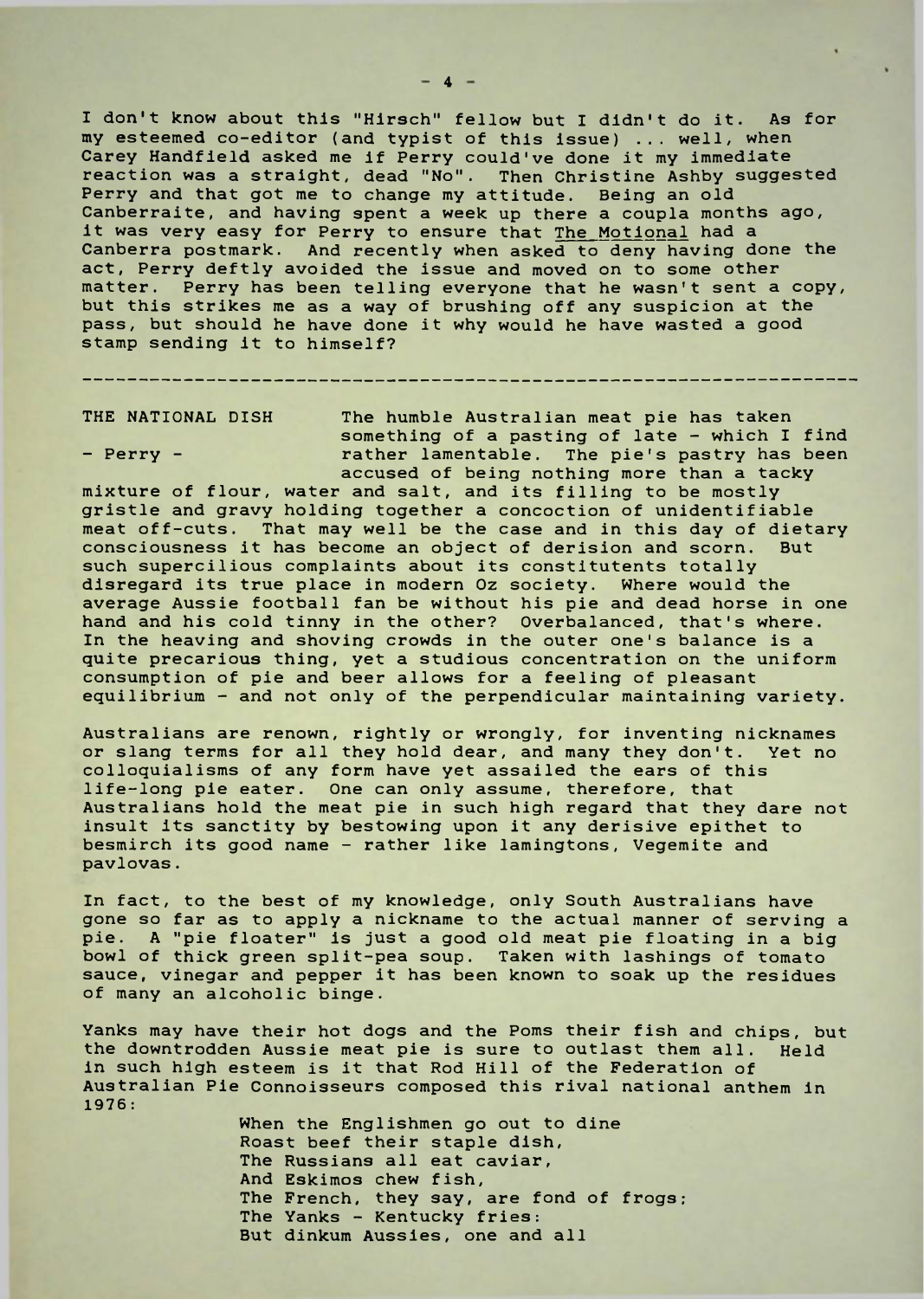Shout: 'Give us hot meat pies!' Yes, dinkum Aussies, one and all Shout: 'Give us hot meat pies!'

What more can a young lad say. It's enough to bring tears to your eyes.

LETTERS FROM OUR MATES (issue 3) - compiled by Irwin -

We start off with some words from Jack Herman:

I would never willingly submit myself to the depradations of the Opera, like John McPharlin has done. Ordinary opera is bad enough - I can never appreciate the overly loud, overly repetitious librettos - but Wagner is worse. The only solution is to listen to Anne Russell's version which is over quite quickly or one on an album called "Miniatures" which includes a version of the Ring Cycle in One Minute. About my attention span for Wagner.

> The mention of opera brings us to Harry Warner, Jr., who had problems with the colophon instructions with our first issue but...

...no trouble this time. I can truthfully say that I have no intentions of upsetting the Australian government by continuing my old pastime of gill-netting in Australian waters.

Maybe the left knee of jeans wears through first because most of us are right-handed people and our legs as well as our arms tend to be a trifle more muscular on the right side than on the left, leaving less padding between bone and jean on the left side. Of course, the circumstance might also be attributed to the current political tendencies in fandom.

Walt Willis particularly enjoyed...

... Judith Hanna's letter. About the Proletarian Function of Cricket in the Class Struggle... The proletariat toil all day in the field, fetching and carrying for the exploitative batsmen class. Their only weapon are red balls (i.e. the works of Marx). Eventually the proletariat prevail, and their leaders become batsmen, taking over all power and privilege, like elitist shops and cars and luxury housing. But the majority continue to toil in the field until in time with a new lot of red balls (e.g. Trotsky or Mao), a new lot of leaders get their innings. I wouldn't be surprised if Judith's analysis of the sociological significance of cricket were different, but that only demonstrates the universal significance of the game.

> Shep was in sympathy with John McPharlin's attitude to Sundays.

I always think that Sundays are the closest we will ever come to making time stand still. As with time, <sup>I</sup> find that everyone instinctively knows it is there. Although you cannot touch it, see it, smell it, or even hear it, you can tell it's a Sunday! Example: As soon as my wife, Jean, shouts up the stairs; "Don't you think it's time you dragged yourself out of bed David (my Sunday name) and cut the lawns?", I think, "Gawd, Sunday again already?"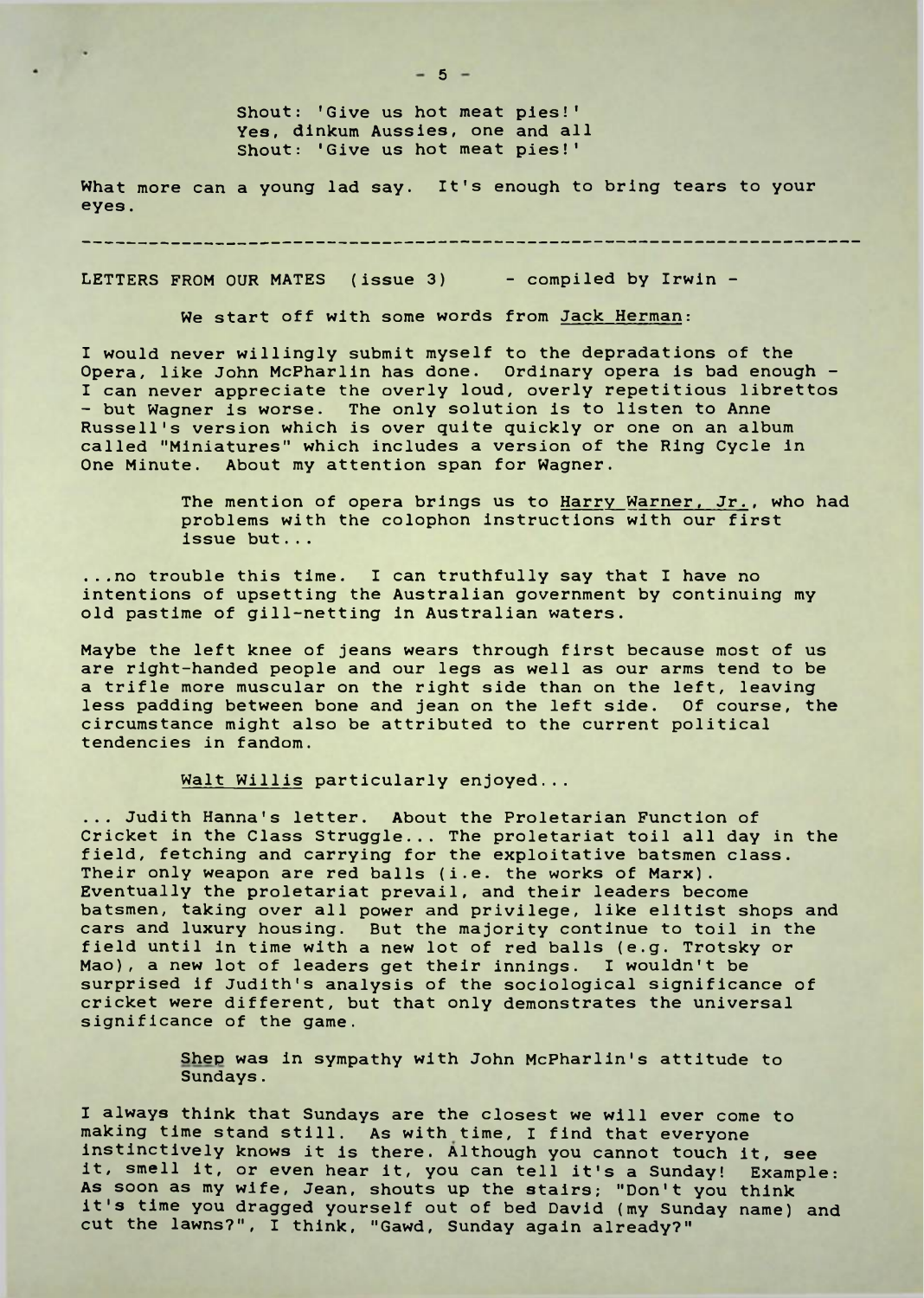WAHF: Linda Gowing, Judith Hanna, Pamela J. Boal, Marilyn Pride (just back from her DUFF trip): "How about a regular Sunday feature with other fans? It's the first newish thing I've seen in a fanzine for some time." Not a bad idea at that. <u>Sally</u> Beasley and Bill Sharpe.

. <u>. . . . . . . . . . . . . . . . .</u> . . Who is Katherine Chopin and why is she dumping it on Ian Nichols?

A MEETING When Irwin and <sup>I</sup> got engaged Irwin's parents decided that rather than host one big engagement - Wendy Hirsh - party they would host a series of Sunday Brunches. "We don't like big crowds", they gave as their excuse.

What this meant was that each Sunday morning 15-20 people were invited over to eat, drink, and say a toast to Irwin's and my health. And <sup>I</sup> mean every Sunday. To say it was a drag is an understatement. <sup>I</sup> didn't enjoy going over every Sunday morning to meet people <sup>I</sup> barely knew - if that - and who I probably wouldn't get to know. Irwin didn't like it because his Sunday sleep-ins were continually broken, and there were always people he didn't know who weren't going to be invited to the wedding reception.

It wasn't too soon before Irwin and <sup>I</sup> developed a system where he would stay in bed till <sup>I</sup> arrived, usually quite late, and we would go in to be introduced. Every week Etta (Irwin's mother) would introduce us to those around the table: "This is Wendy and Irwin, and this is Bob, Ted, Alice, ... (etc)". Apart from those few people I already knew <sup>I</sup> would immediately forget every name.

One particular Sunday <sup>I</sup> walked in and saw just one vaguely familiar face. I didn't remember his name or where I'd met him, so I took particular note when Etta made the introductions.

"Wendy, this is Bob, and Ted, and Carol, and Judy, and Clive, and..." At that point <sup>I</sup> remembered. Clive is Irwin's old school head master. We had met once before. <sup>I</sup> went over to say hi.

"I know you. We've met before?" "No, I don't think we have", was the reply. "Yes we have. Aren't you connected to ERA School?" "No, not ERA. My kids went to Preshil. But not ERA." "We have met. I'm sure of it." "No, I don't think so."

At this point <sup>I</sup> noticed that a few people in the room were taking notice of our conversation. "So how do I know you?" He shrugged his shoulders. "I don't know."

By now everyone was listening in to our conversation. Some were smirking, while others were just staring. <sup>I</sup> started to feel embarrassed. <sup>I</sup> was positive, though, that <sup>I</sup> had met this man before and <sup>I</sup> continued to press him about it. And he continued to shrug me off. But what was particularly annoying was that he refused to tell me who he was. In addition to being embarrassed I was getting frustrated.

We continued going around in circles. Finally Irwin interjected, saying "Wendy, this man is to me what Andrew Peacock is to you."'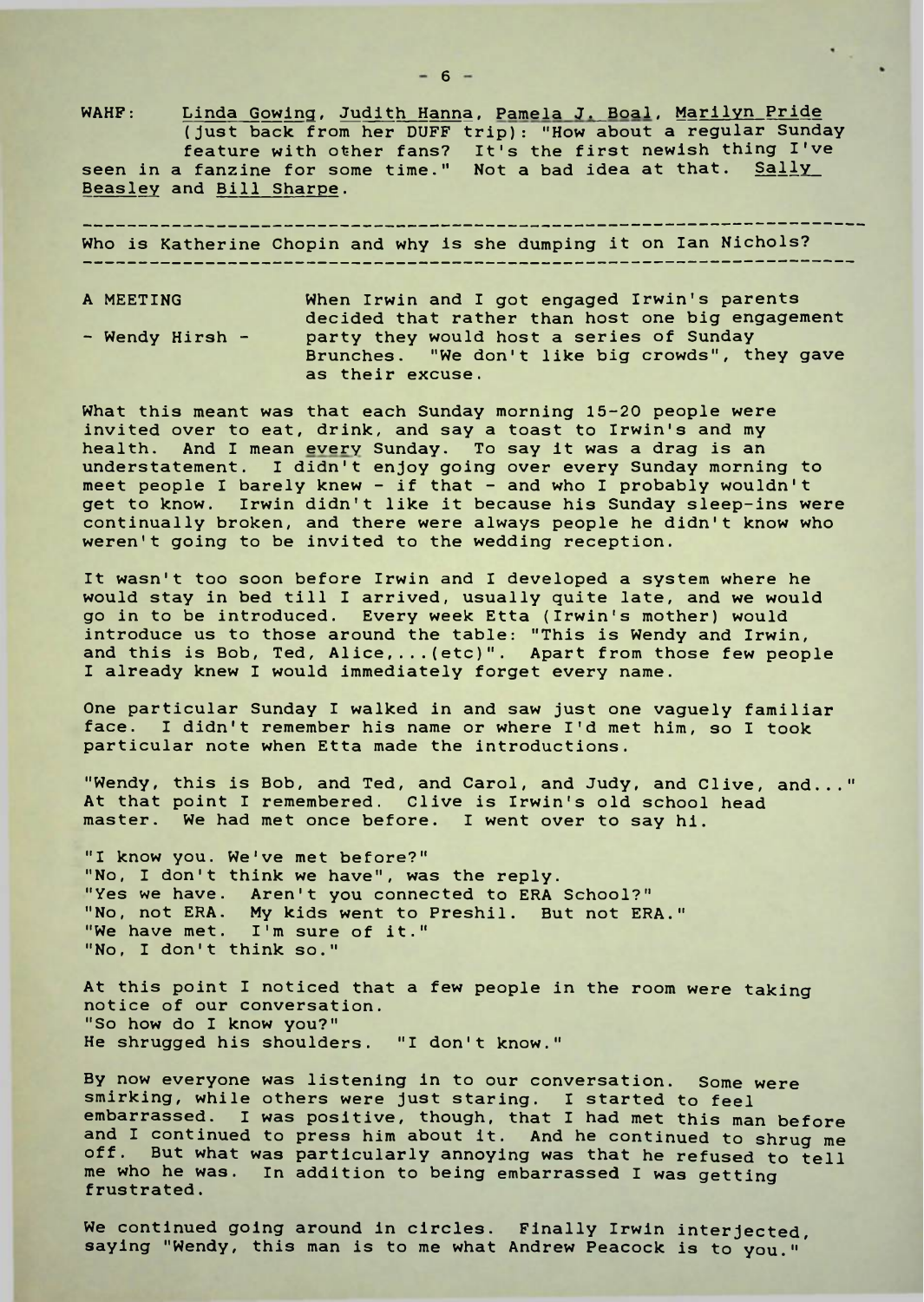Immediately realising what a fool I'd made of myself, I hid my face in my hands and ran out of the room. A trail of laughter followed. Andrew Peacock was my representative in the lower house of Australia's Federal parliament; at that time he was the Leader of the Opposition. Clyde Holding was Irwin's rep. and many times had been on TV as our Minister for Aboriginal Affairs.

Later, he invited me over to share a chocolate eclair, and modestly explained that only people who lived in his electorate would've recognised him. I quite proudly explained that I take a great amount of pride in saying that <sup>I</sup> vote against Andrew Peacock. <sup>I</sup> didn't tell that I wouldn't know the name of the person I do vote for .

And now, whenever we see Clyde Holding on TV, Irwin refers to him as "Your friend Clive".

CURRY Looking back, <sup>I</sup> am always amazed at how poorly the Australian education system - John McPharlin - prepares young boys for survival in the real world. When I was a lad at school, boys

did woodwork while the girls were taught to cook. Why? A good meal is a delight, but the same ingredients in the wrong hands can be just about lethal and no one can eat a tie-rack, no matter how well it has been made.

One valuable lesson which <sup>I</sup> learnt in my first year out on my own (sort of school of hard cakes, rather than school of hard knocks) is that almost any disaster in the kitchen can be salvaged if you turn it into a curry. In that first year <sup>I</sup> ate a lot of curries. <sup>I</sup> would go so far as to say that a good supply of curry powder is one of the three essentials for survival of bachelorhood, the other two being a sturdy can-opener and a telephone account at the local take-away.

Another simple escape from the standard Australian fare of meat and two veg is provided by Rice-a-Riso. For overseas readers unfamiliar with this bachelor's life saver, R&R is a prepackaged rice and spice dinner base that is almost completely idiot proof and <sup>I</sup> will only admit to one failed R&R meal which was obliged to turn Hindu before consumption. As a rule though, R&R is a sound and reliable basis for something out of the ordinary and can provide welcome relief for the chef whose culinary style can best be described as subsistence cooking at its most aggressive.

<sup>I</sup> must acknowledge that my dexterity with R&R owes a great deal to having once shared a house with Mike Clark. Even then, some ten years ago, Mike had a black belt in Rice-a-Riso and Saturday afternoon was a time of regular experimentation as we sought to pad out the evening meal to accomodate the usual variety of guests; some experienced and others more appropriately classified as "inevitable". This house became known as Karamazov Court (for reasons which I will save for another time) and those Saturday afternoon concoctions are collectively remembered as the "Karamazov Special", a legend which lingers in the minds and digestive tracts of elder Adelaide fandom to this day.

Here are two tips resulting from heroic failures which defied digestion and serve to illustrate my original contention that there are some things which boys are not told at school and which they